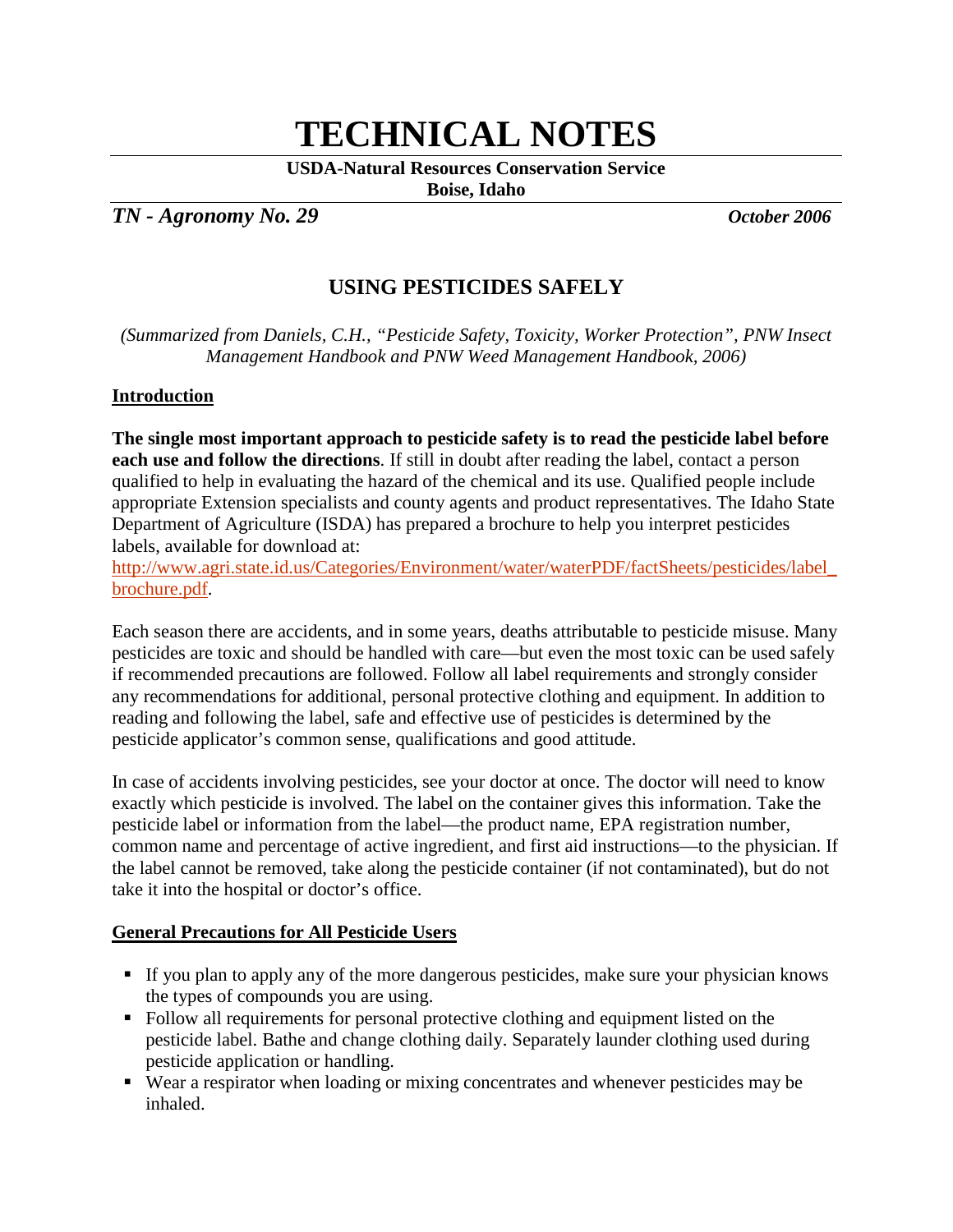- Recycle or dispose of pesticide containers properly (see Agronomy Tech Note 33).
- Keep your pesticide storage shed or room locked.
- Do not smoke, chew tobacco or eat while handling pesticides. Wash hands before engaging in these activities and before using the bathroom.
- Mix pesticides according to directions and apply them precisely at the recommended rate.
- Poisoning occurs most often in hot weather, when applicators might not be wearing all the personal protective equipment (PPE) the label requires. PPE is not a choice. However, you should take extra care when wearing PPE during hot weather to avoid heat-related illnesses.
- Cover crops treated with most pesticides should not be used as pasture or be fed to livestock unless stated otherwise on the label.
- Agricultural workers should not eat unwashed, chemically treated fruit or vegetables in the field. The time limits from application to harvest (pre-harvest intervals or PHI) are to protect the consumer from harmful residues. Disregarding these limitations presents a special hazard to the picker, grower and field person.

# **Worker Protection Standards (WPS) for Agricultural Pesticides**

The U.S. Environmental Protection Agency (EPA) in 1992 issued new regulations pertaining to the Worker Protection Standard for Agricultural Pesticides (WPS). The WPS is designed to protect employees on farms, forests, nurseries and greenhouses from occupational exposure to agricultural pesticides. The WPS covers both restricted-use and general-use products, and requires the registrants of pesticides to add label references to the WPS and to list specific application restrictions and other requirements.

The WPS regulations provide good guidelines for all individuals who work with and/or near pesticides:

- Minimize worker/handler exposure to pesticides
- Mitigate for any exposures
- **Inform workers/handlers/others about the hazards of pesticides**

# **Minimize Pesticide Exposure**

- Protection during applications Handlers are prohibited from applying pesticide in a way that will expose workers or others. Workers must be kept out of areas while pesticides are being applied, and during the restricted-entry interval (REI). The restricted-entry interval is the time between the end of pesticide application and the time when the treated area is safe to access. REIs are specified on all agricultural pesticide product labels. The REI for a given product may be different for different crops, different climates, different crop activities (irrigation, pruning, etc.) or different application methods. In general, REIs are:
	- a. 48 hours for pesticides with DANGER labels
	- b. 24 hours for pesticides with WARNING labels
	- c. 12 hours for pesticides with CAUTION labels
- **Personal Protective Equipment (PPE)** —The employer is required to provide and maintain PPE for handlers and early-entry workers. The handlers and workers must be provided a place to remove, clean and store PPE and to clean themselves (see list of PPE in the section below).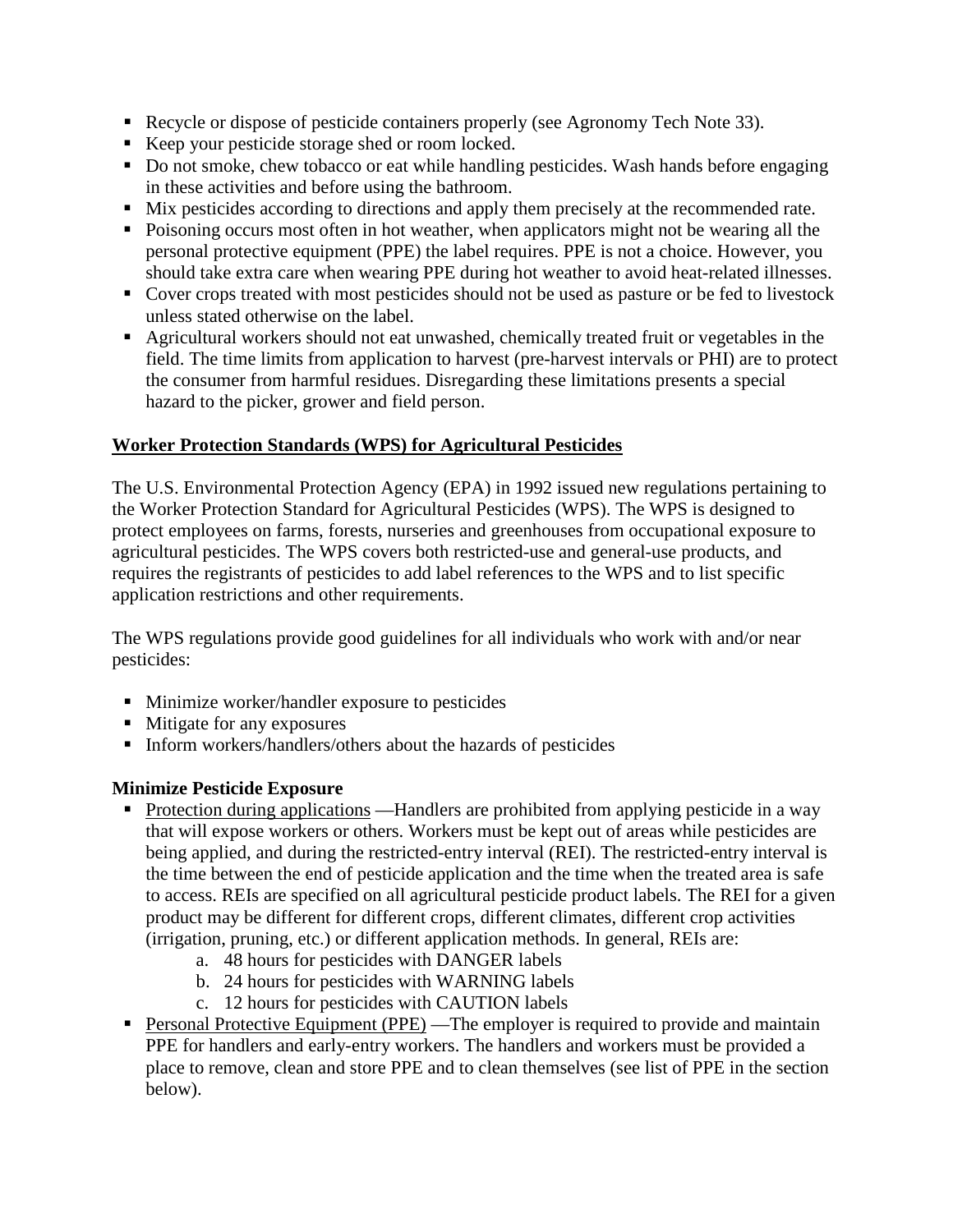Notification of workers —Employers must notify workers about treated areas so that workers can avoid exposure. Information about recent applications must be posted in a central location at the workplace. Workers can be notified of applications orally or by posted signs. Signs must be posted at all the entry points of treated fields, forests or greenhouses.

# **Mitigate Pesticide Exposure**

- **Decontamination** Employers must provide, for handlers and workers who handle anything that may have been treated with pesticides, a place to clean up after work. For handlers mixing pesticides, there must be a clean-up site at the mixing site.
- **Emergency assistance** —Employers must make transportation available to take a worker injured by pesticides to an emergency medical facility. The employer must also provide the medical professionals with the label(s) of the product(s) used and the circumstances of the exposure.

# **Inform Employees about Pesticide Hazards**

- Pesticide safety training Training, by a state-certified or other qualified trainer, must be given to all workers and handlers. Handlers and workers must be trained every 5 years.
- Pesticide safety poster —The WPS requires posting a pesticide safety poster with a list of emergency phone numbers and procedures.
- **Access to pesticide label information** The WPS requires that pesticide handlers and earlyentry workers be informed of pesticide label safety information.
- Access to specific information —Employers must post, in a central area accessible to all workers, specific information about pesticide treatments on that workplace. This information must be accessible to employees for at least 30 days after each pesticide application.

# **Penalties for Noncompliance**

The Worker Protection Standard contains penalties for noncompliance. They are similar to penalties for using pesticides in a way that is inconsistent with the label. Most states and tribes can enforce their own laws and regulations and have their own penalties. Contact the Idaho Department of Agriculture, Pesticide Bureau (208-332-8500) for more information.

# **Personal Protective Equipment (PPE***)*

Apparel and devices worn to protect the body from contact with pesticides or pesticide residues include the following:

Coveralls Chemical-resistant suits, gloves, footwear, aprons and headgear Protective eyewear **Respirators** 

While the following attire is not defined as PPE, the labeling might require pesticide handlers or early-entry workers to wear it for some tasks:

Long- and short-sleeved shirts Long and short pants Shoes and socks Other items of regular work clothing

If such non-PPE attire is required, the employer must make sure that it is worn.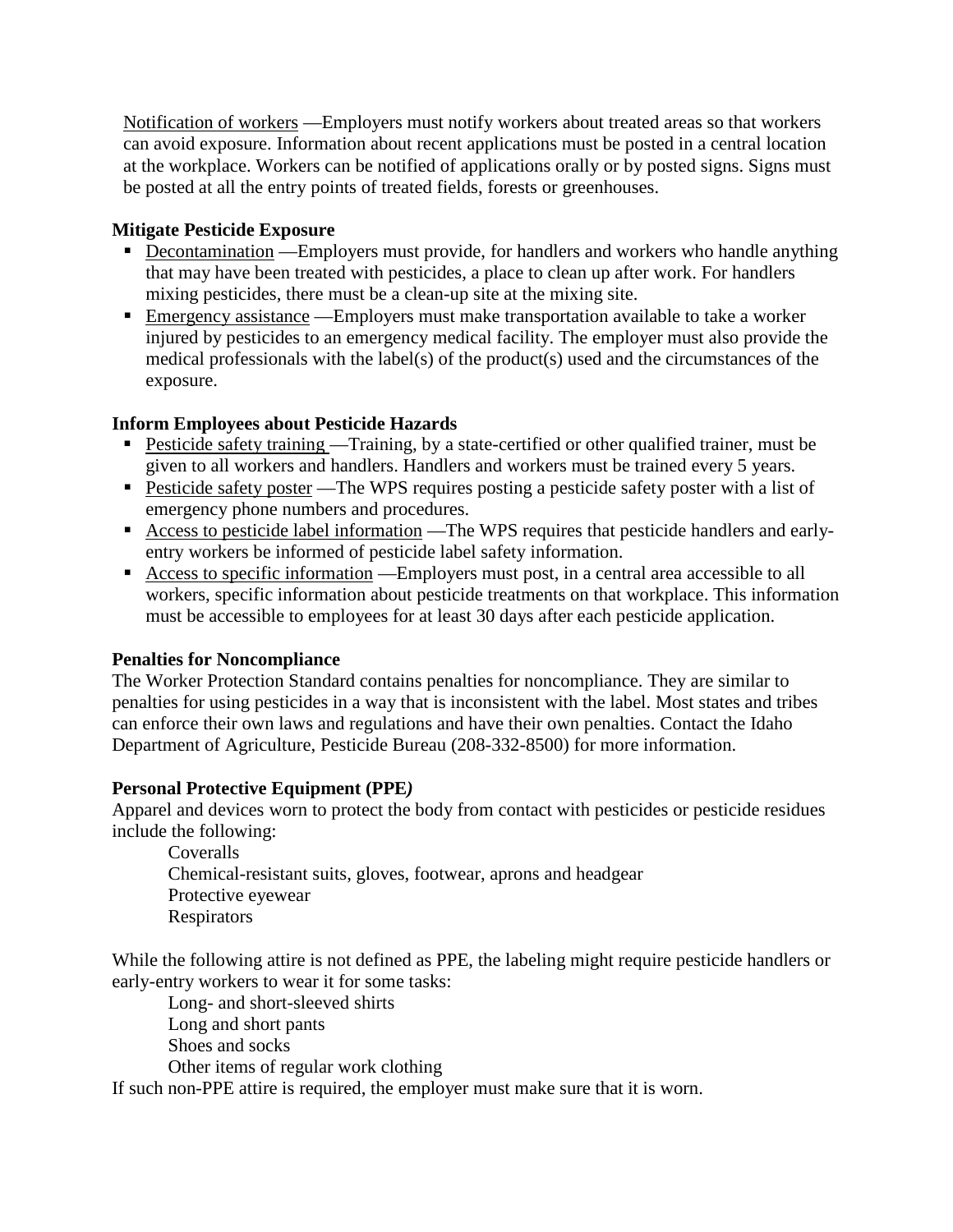For more information on the Worker Protection Standard and safety, visit EPA's worker safety website at <http://www.epa.gov/pesticides/health/worker.htm> or the Idaho State Department of Agriculture at:

[http://www.agri.state.id.us/Categories/Pesticides/workerProtection/indexworker\\_protection.php](http://www.agri.state.id.us/Categories/Pesticides/workerProtection/indexworker_protection.php)

# **What to Do for Poisoning**

**Specific first-aid instructions can be found on the pesticide label.** Get needed medical advice quickly by calling your Poison Center (toll free) at **800-222-1222** or by calling a physician if you or any of your fellow workers have unusual or unexplained symptoms starting at work or later the same day. Do not let yourself or anyone else get dangerously sick before calling your physician or going to a hospital. **It is better to be overly cautious than to delay or be too lax.** The EPA maintains a handbook that provides the toxicology, signs and symptoms of poisoning and treatment for 1,500 pesticides. It is available for download at: [http://www.epa.gov/pesticides/safety/healthcare/handbook/handbook.htm.](http://www.epa.gov/pesticides/safety/healthcare/handbook/handbook.htm)

If labeling instructions are not available, follow these general guidelines for first aid.

- **The best first aid in pesticide emergencies is to remove the source of pesticide exposure as quickly as possible**.
- First aid is the initial effort to help a victim while medical help is on the way. If you are alone with the victim, make sure the victim is breathing and is not being further exposed to the pesticide before you call for emergency help. Apply artificial respiration if the victim is not breathing. **Do not become exposed to the pesticide yourself while trying to help.**
- **Pesticide on the skin** —Drench contaminated, exposed skin with plenty of water. Remove personal protective equipment and contaminated clothing. Wash skin and hair with a mild detergent and water. Dry victim and keep him/her comfortable.
- **Pesticide in the eye** —Wash the eye quickly but gently with clean running water. Rinse eye for 15 minutes or more.
- **Inhaled pesticide** —Get victim to fresh air immediately. Loosen tight clothing on victim that would constrict breathing. Apply artificial respiration if breathing has stopped or if the victim's skin is blue. If pesticide or vomit is on the victim's mouth or face, avoid direct contact and use a shaped airway tube, if available, for mouth-to-mouth resuscitation.
- **Pesticide in mouth or swallowed** —Rinse mouth with plenty of water. Do not induce vomiting or give high-potency activated charcoal unless a physician or the label tells you to do so.
- **Induce vomiting only if the label indicates.** Position the victim face down or kneeling forward and carefully put a finger or the blunt end of a spoon at the back of the victim's throat.
- Do not induce vomiting if the victim is unconscious or convulsing or if the victim has swallowed a corrosive poison or an emulsifiable concentrate or oil solution.
- **Atropine should be administered only by a physician.** It can be poisonous if misused and can mask the symptoms of poisoning, thus delaying proper treatment.
- **First-aid kit** —A properly equipped portable first-aid kit can be important in a pesticide emergency. Make sure one is available at each work site.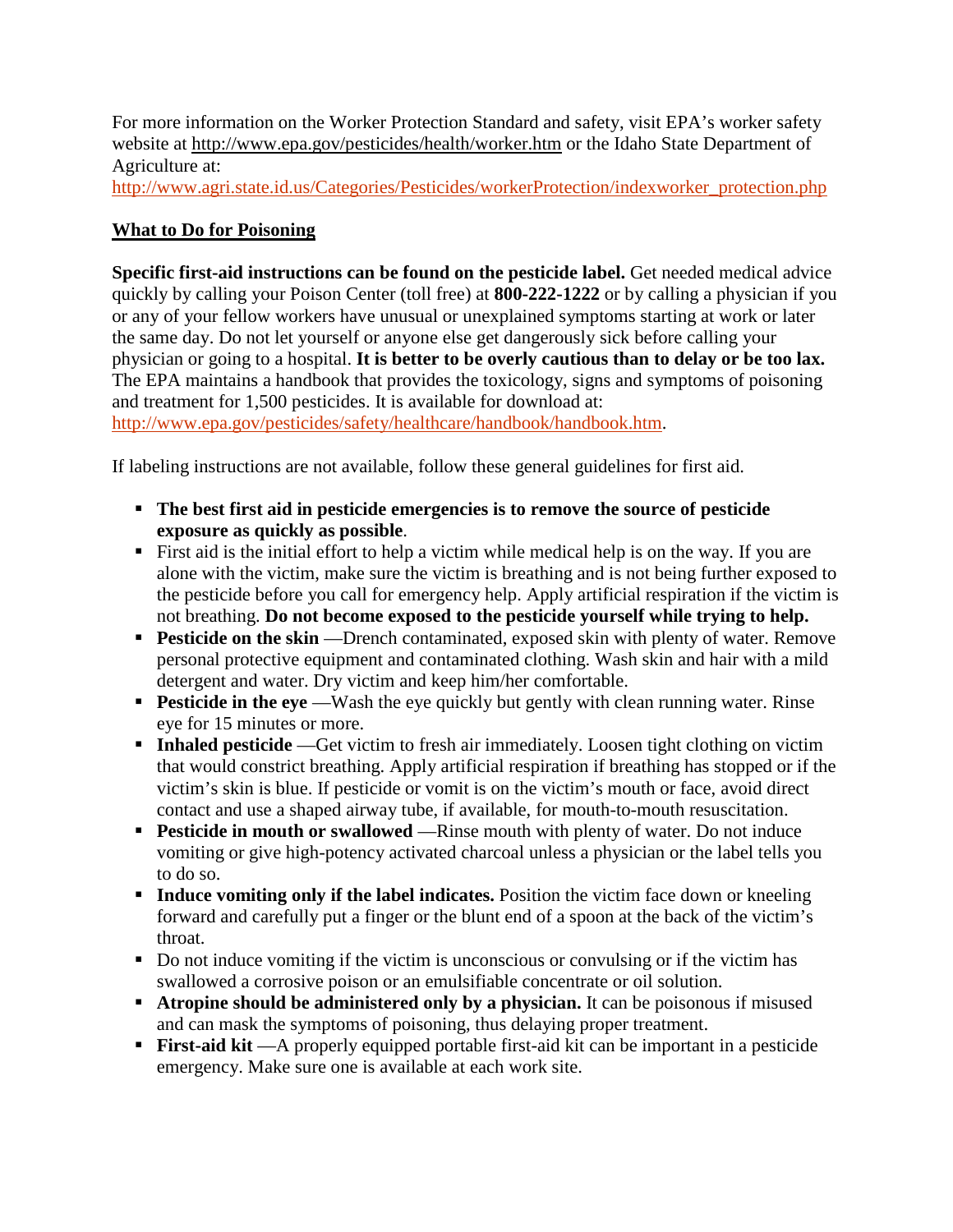# **How to Handle Spills Safely**

The best way to handle a spill is to prevent it from happening. Review your process for using, transporting and storing pesticides to identify areas for additional training or precautions. Know the necessary actions to take if a spill should occur. Prior training on how to limit a spill and then safely clean it up is invaluable. Accidents most commonly happen when pesticides are being transported or when pesticide containers have leaked in storage. Pesticide spills require immediate action. Keep a spill cleanup kit immediately available at all locations where pesticides are handled, transported or stored because you will not have time to locate all the necessary items before a significant amount of contamination has occurred. Important items in a typical spill kit include the following:

- Telephone numbers for emergency assistance
- **Personal protective clothing and equipment as required by the label, including:** Sturdy gloves, footwear and aprons that are chemically resistant to most pesticides, such as foil-laminate gear
- Protective eyewear
- An appropriate respirator, if any of the pesticides require the use of one during handling activities or for spill cleanup
- Containment "snakes" to confine the leak or spill to a small area
- Absorbent materials such as spill pillows, absorbent clay, dry peat moss, sawdust, "kitty litter," activated charcoal, vermiculite or paper to soak up liquid spills
- Sweeping compound to keep dry spills from drifting or wafting during cleanup
- A shovel, broom and dustpan made from non-sparking and non-reactive material (foldable brooms and shovels are handy because they can be carried easily)
- Heavy-duty detergent
- $\blacksquare$  Fire extinguisher rated for all types of fires
- Any other spill cleanup items specified on the labeling of any products regularly used
- Sturdy plastic container that will hold the entire volume of the largest pesticide container being handled and that can be tightly closed
- Highway flares (don't use around flammable material!)

Stopping large leaks or spills is often not simple. If you cannot manage a spill by yourself, get help. Even a spill that appears to be minor can endanger you, other people and the environment if not handled correctly. Never leave a spill unattended. When in doubt, get help. A good way to remember the steps for a spill emergency is the "three Cs": Control, Contain, Clean up.

- C**ontrol the spill situation:** Protect yourself, stop the leak, protect others and stay at the site.
- **Contain the spill:** Confine the spill, protect water sources, absorb liquids and cover dry materials.
- **Clean up:** Clean up the spill, decontaminate the spill site, neutralize the spill site, decontaminate equipment and decontaminate your PPE.